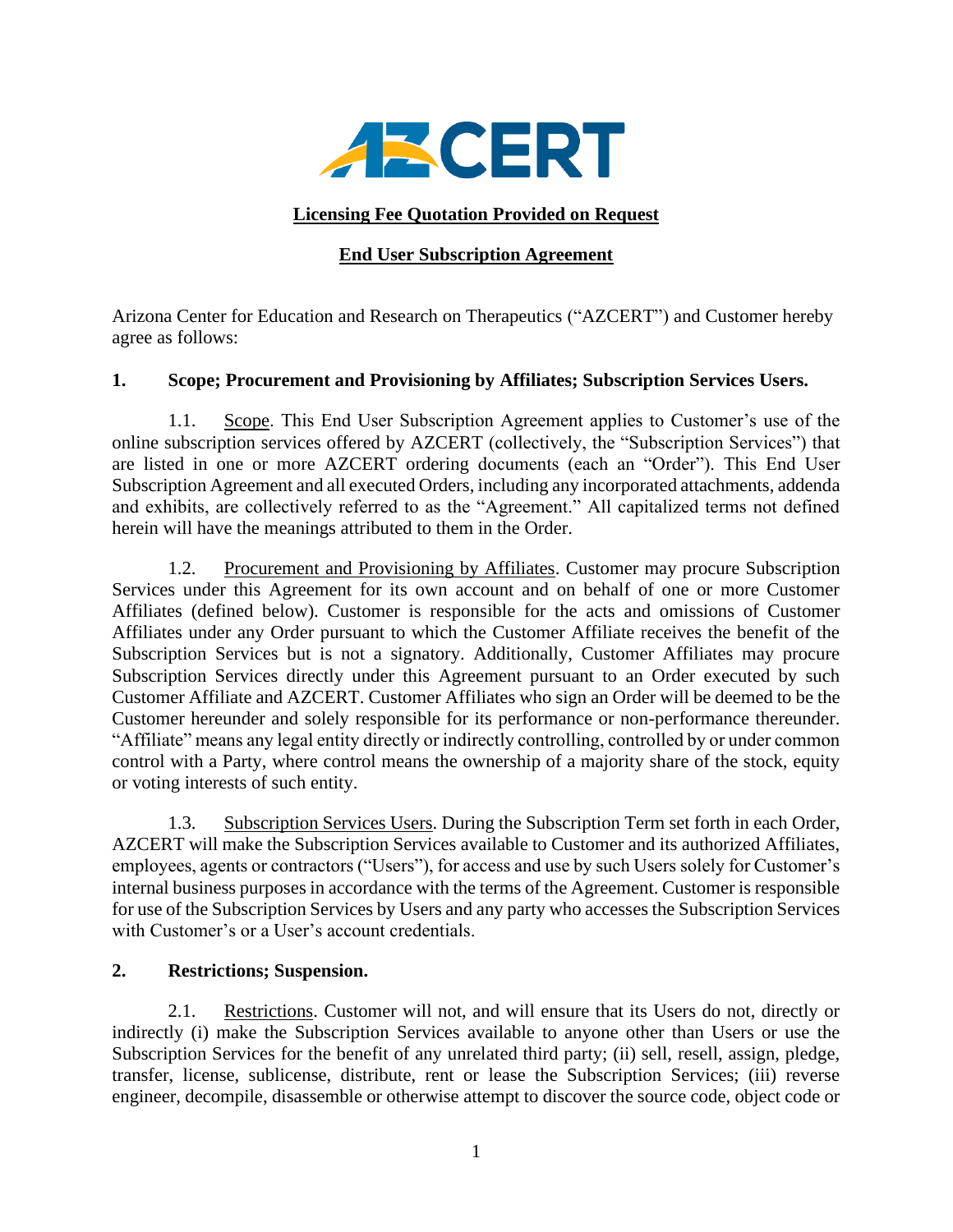underlying structure, ideas or algorithms of the Subscription Services or any software, documentation or data related to or provided with the Subscription Services; (iv) modify, translate or create derivative works based on the Subscription Services or remove any proprietary notices or labels from the Subscription Services; (v) use or access the Subscription Services to build or support, and/or assist a third party in building or supporting products or services competitive to the Subscription Services; or (vi) include the Subscription Services in a service bureau or outsourcing offering.

2.2. Suspension. AZCERT may immediately suspend Customer's account and access to the Subscription Services if (i) Customer fails to make payment due within 10 business days after AZCERT has provided Customer with written notice of such failure; or (ii) Customer violates Section 2.1 (Restrictions), Section 2.2 (AZCERT Use Policy), or Section 9 (Confidential Information). Any suspension by AZCERT of the Subscription Services under the preceding sentence will not relieve Customer of its payment obligations hereunder. AZCERT will promptly lift the suspension upon Customer's payment or remedy of the triggering violation, as applicable.

# **3. Ownership: Subscription Services.**

3.1. Subscription Services. Customer acknowledges that the Subscription Services are offered online on a subscription basis. AZCERT reserves all rights, title and interest in and to the Subscription Services, including any software or documents related to or provided with the Subscription Services and all intellectual property rights and derivatives, modifications, refinements or improvements thereto. No rights are granted to Customer other than as expressly set forth herein.

#### **4. Fees; Invoices.**

4.1. Fees. Customer will pay all fees set forth in the Orders and any fees invoiced pursuant to this Agreement. All fees are noncancelable and nonrefundable, except as expressly specified in the Agreement. Any fees paid pursuant to an Order will not offset any fees due under any other Order.

4.2. Invoices. All amounts are due and payable as specified in the Order. If no payment terms are specified in the applicable Order, payment terms are net 30 days from receipt of invoice. Unpaid invoices not the subject of a written good faith dispute are subject to a finance charge of 1.5% per month on any outstanding balance, or the maximum permitted by law, whichever is lower, plus all reasonable expenses of collection.

# **5. Agreement Term; Termination for Cause, Effect of Termination; Survival.**

5.1. Agreement Term. The Agreement will commence on the Subscription Start Date of the first Order (the "Effective Date") and will remain in effect until the Subscription Term in all Orders has expired or has otherwise been terminated (the "Agreement Term"). Notwithstanding the foregoing, if immediately following the expiration of the Subscription Term in any Order, the Parties are negotiating a renewal of such Order, the Agreement Term will remain in effect for a reasonable period of time to allow the parties to effect such renewal. Nothing contained herein will extend the Subscription Term set forth in any Order.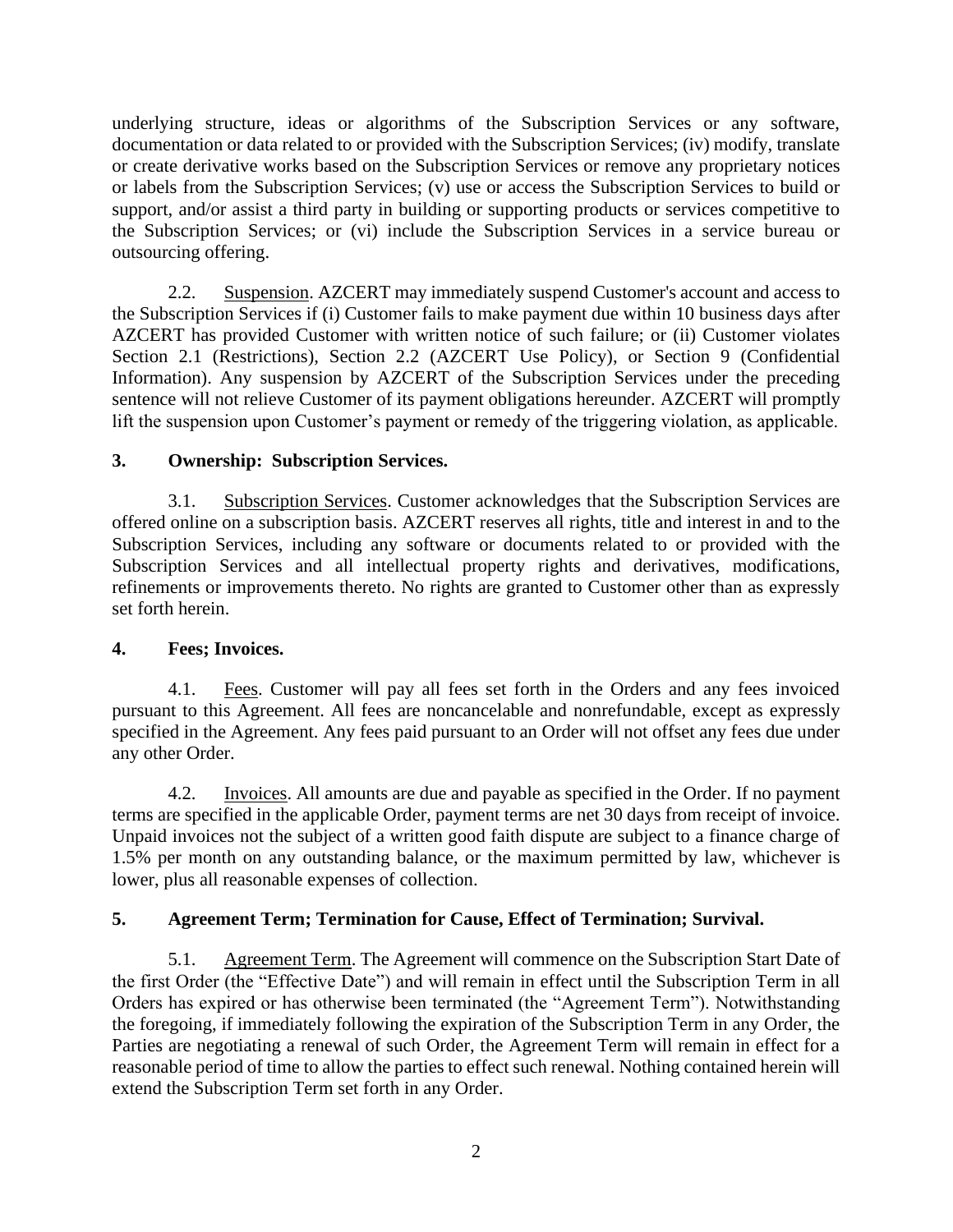5.2. Termination for Cause. In the event of a material breach by either Party, the nonbreaching Party will have the right to terminate the applicable Order for cause if such breach has not been cured within 30 days after written notice from the non-breaching Party specifying the breach.

5.3. Effect of Termination. If AZCERT terminates an Order for Customer's uncured material breach (i) all fees set forth in the terminated Order will be immediately due and payable; (ii) all rights granted thereunder will immediately terminate; and (iii) if such terminated Order includes fees for usage of the Subscription Services in excess of the Usage Rights, such fees are also immediately due and payable. If Customer terminates an Order for AZCERT's uncured material breach, Customer will be entitled to a pro-rata refund for prepaid fees for the Subscription Services not performed as of the date of termination. Upon completion of the Agreement Term, all rights to access and use the Subscription Services will terminate and AZCERT will irretrievably delete and destroy Customer Data and, if requested in writing, AZCERT will certify to such destruction in writing.

5.4. Survival. The following Sections of the Agreement will survive termination of the Agreement: Section 2.1 (Restrictions), Section 3 (Ownership: Subscription Services), Section 4 (Fees; Invoices), Section 6.4 (Warranties Disclaimer), Section 7 (Indemnification), Section 8 (Limitation of Liability), Section 9 (Confidential Information) and Section 10 (General Terms).

#### **6. Warranties; Warranty Remedies; Warranties Disclaimer; Product Changes.**

6.1. General Warranty. Each Party represents and warrants to the other Party that it has the power and authority to enter into the Agreement.

6.2. Subscription Services Warranty. AZCERT warrants the Subscription Services, under normal use, will (i) perform materially in accordance with the applicable documentation provided by AZCERT; and (ii) be provided in a manner consistent with generally accepted industry standards.

6.3. Warranty Remedies. Customer will notify AZCERT of any warranty deficiencies under Section 6.2 within 30 days of the performance of the relevant Subscription Services, and Customer's exclusive remedy will be the re-performance of the deficient Subscription Services. If AZCERT cannot re-perform such deficient Subscription Services as warranted, Customer will be entitled to terminate the deficient Subscription Services under Section 5.2 above and recover a pro-rata portion of the fees paid to AZCERT for such deficient Subscription Services, and such refund will be AZCERT's entire liability.

6.4. WARRANTIES DISCLAIMER. EXCEPT FOR THE EXPRESS WARRANTIES ABOVE, AND TO THE MAXIMUM EXTENT PERMITTED BY LAW, AZCERT AND ITS THIRD PARTY PROVIDERS DISCLAIM ALL EXPRESS, IMPLIED OR STATUTORY WARRANTIES, INCLUDING ANY WARRANTIES OF MERCHANTABILITY, FITNESS FOR A PARTICULAR PURPOSE, TITLE AND NON-INFRINGEMENT. AZCERT DOES NOT WARRANT THE RELIABILITY, TIMELINESS, SUITABILITY, OR ACCURACY OF THE SUBSCRIPTION SERVICES OR THE RESULTS CUSTOMER MAY OBTAIN BY USING THE SUBSCRIPTION SERVICES. AZCERT DOES NOT WARRANT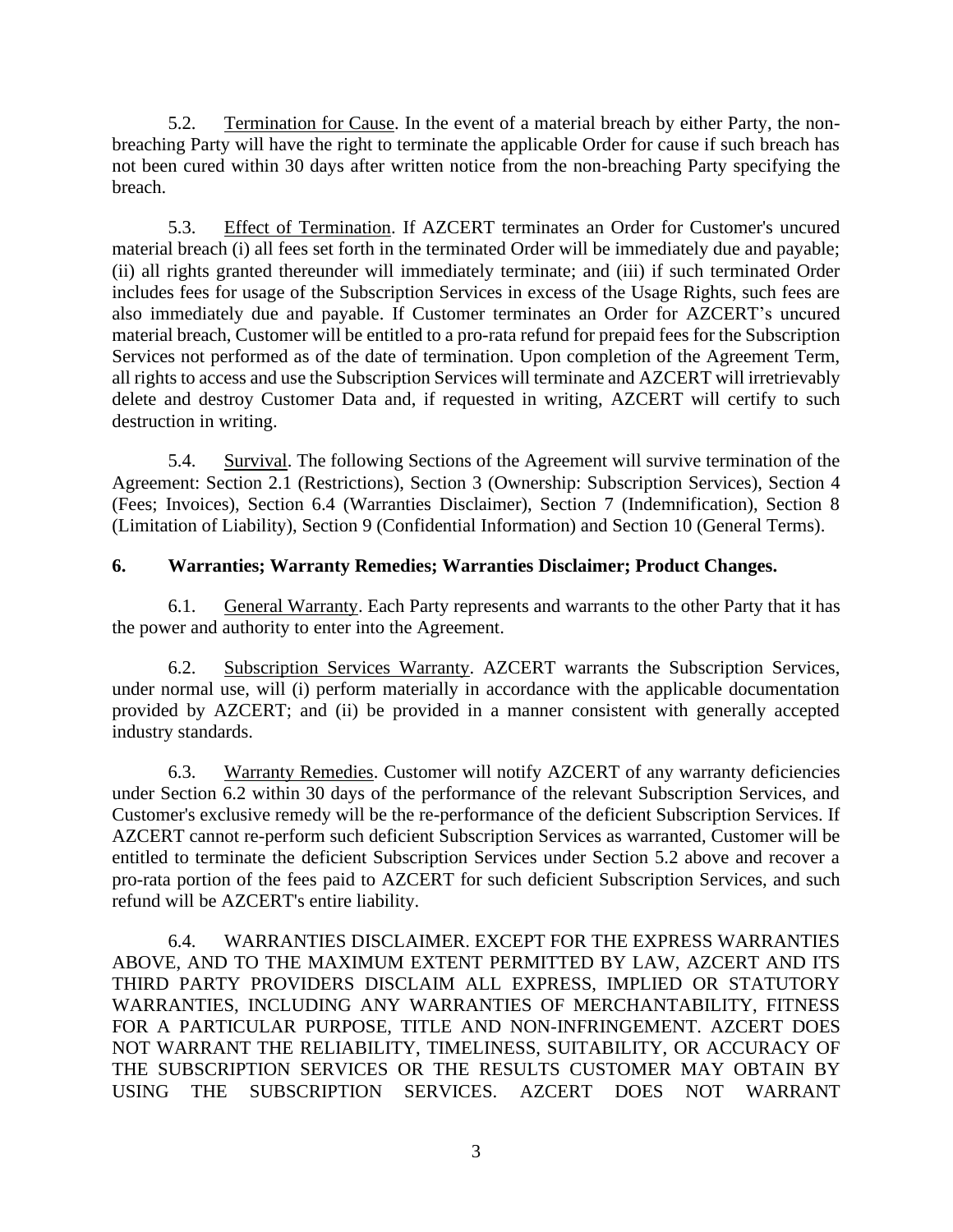UNINTERRUPTED OR ERROR-FREE OPERATION OF THE SUBSCRIPTION SERVICES OR THAT AZCERT WILL CORRECT ALL DEFECTS OR PREVENT THIRD PARTY DISRUPTIONS OR UNAUTHORIZED THIRD PARTY ACCESS. AZCERT DISCLAIMS ALL FAILURES, DELAYS, AND OTHER PROBLEMS INHERENT IN THE USE OF THE INTERNET.

6.5. Product Changes. AZCERT reserves the right to change or discontinue individual features within the Subscription Services. To the extent any such changes result in a material reduction of overall functionality without a comparable replacement, AZCERT will refund Customer a pro-rata portion of all prepaid fees associated with the discontinued Subscription Services for which no comparable replacement was provided.

#### **7. Indemnification.**

7.1. AZCERT. AZCERT will defend Customer against any claim brought against Customer by a third party alleging the Subscription Services as provided by AZCERT directly infringe the intellectual property rights of the claimant and will pay Customer for finally-awarded damages and costs and AZCERT-approved settlements of the claim. AZCERT's obligations to defend or indemnify will not apply to the extent that a claim is based on (i) Customer Data, Customer's or a third party's technology, software, materials, data or business processes; (ii) a combination of the Subscription Services with non-AZCERT products or services; or (iii) any use of the Subscription Services not in compliance with this Agreement. AZCERT may, in its discretion and at no cost to Customer, (a) modify the Subscription Services to avoid infringement; or (b) terminate Customer's subscriptions for the affected Subscription Services and refund Customer any related prepaid fees for the remainder of the Subscription Term.

7.2. Customer. Customer will defend AZCERT against any claim brought against AZCERT by a third party alleging (i) Customer Data infringes the intellectual property, privacy or other rights of the claimant; or (ii) Customer's use of the Subscription Services, other than as authorized in this Agreement, violates applicable law or regulations, or infringes the claimant's intellectual property rights, and will pay AZCERT for finally-awarded damages and costs and Customer-approved settlements of the claim.

7.3. Procedure. As a condition to the indemnifying Party's obligations under this Section 7, the Party seeking indemnification must (i) promptly give written notice of the claim to the indemnifying Party; (ii) give the indemnifying Party sole control of the defense and settlement of the claim (provided that the indemnifying Party may not settle any claim unless it unconditionally releases the indemnified Party of all liability); and (iii) provide the indemnifying Party, at the indemnifying Party's cost, all reasonable assistance. THIS SECTION STATES THE INDEMNIFIED PARTY'S SOLE REMEDY, TO THE EXCLUSION OF ALL OTHER REMEDIES (IN CONTRACT, TORT OR OTHERWISE), AND THE INDEMNIFYING PARTY'S TOTAL LIABILITY, REGARDING THE CLAIMS AND LIABILITIES ADDRESSED BY THIS SECTION 7.

8. **Limitation of Liability**. NO PARTY WILL BE LIABLE UNDER ANY CONTRACT, TORT, NEGLIGENCE, STRICT LIABILITY OR OTHER THEORY (i) FOR ERROR OR INTERRUPTION OF USE, INACCURACY OR COST OF PROCUREMENT OF SUBSTITUTE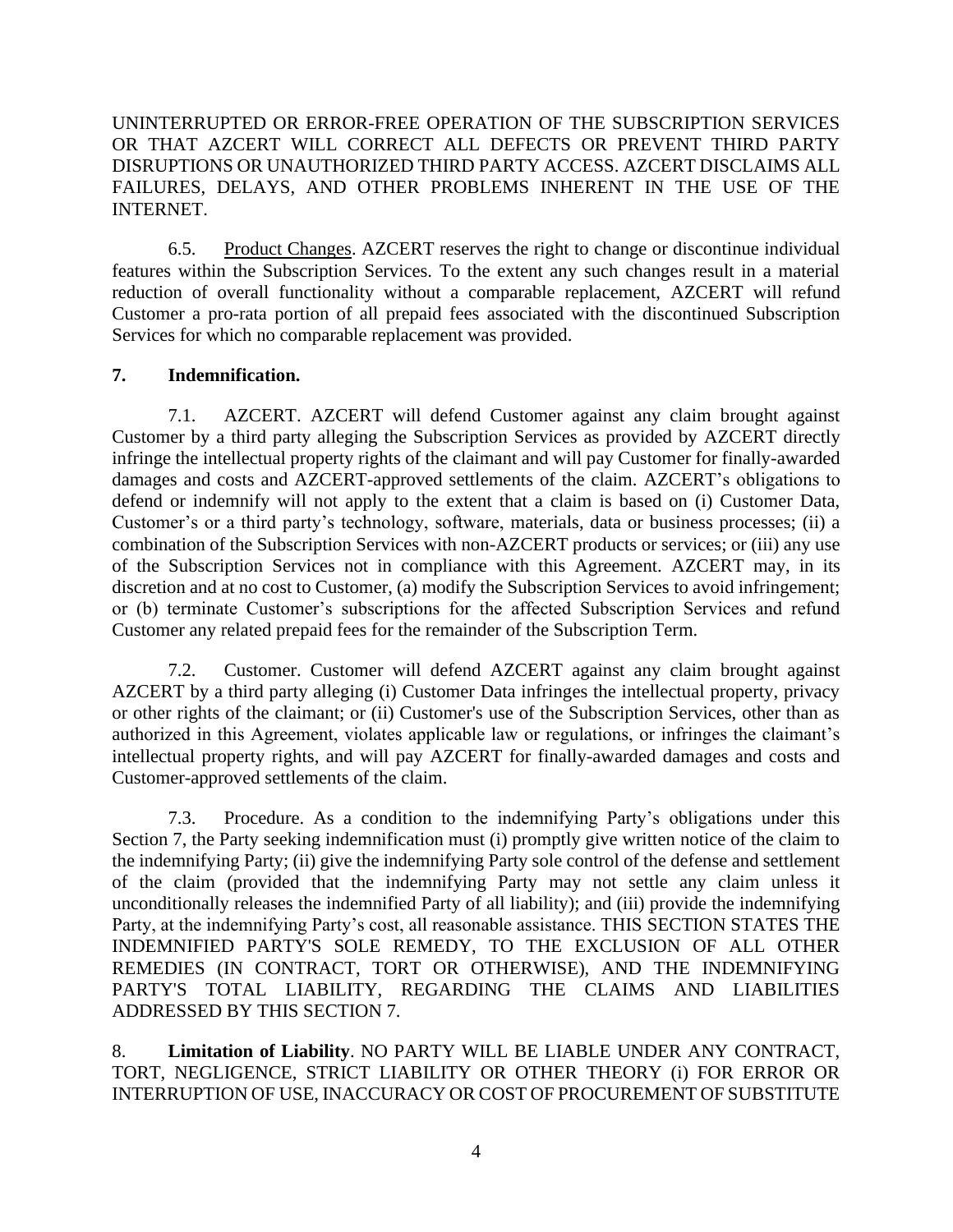GOODS, SERVICE OR TECHNOLOGY, OR LOSS OF BUSINESS OR DATA; (ii) FOR ANY INDIRECT, EXEMPLARY, LOST PROFITS, LOST REVENUE, INCIDENTAL, SPECIAL OR CONSEQUENTIAL DAMAGES; (iii) FOR ANY MATTER BEYOND ITS REASONABLE CONTROL, EVEN IF SUCH PARTY HAS BEEN ADVISED OF THE POSSIBILITY OF SUCH LOSS OR DAMAGE; OR (iv) EXCEPT FOR CUSTOMER PAYMENT OBLIGATIONS, FOR ANY AMOUNTS THAT, TOGETHER WITH AMOUNTS ASSOCIATED WITH ALL OTHER CLAIMS, EXCEED THE CUMULATIVE FEES INVOICED TO CUSTOMER UNDER THE AGREEMENT IN THE 12 MONTHS PRECEDING THE DATE THE CLAIM AROSE. AZCERT UNDERTAKES NO LIABILITY FOR ANY CUSTOMER DATA ELEMENTS PROHIBITED BY THE AZCERT USE POLICY OR ANY THIRD PARTY TECHNOLOGY ACQUIRED BY CUSTOMER TO INTERACT WITH THE SUBSCRIPTION SERVICES. THE FOREGOING LIMITATION WILL NOT APPLY TO THE EXTENT PROHIBITED BY LAW.

9. **Confidential Information**. Each Party (the "Recipient") understands that the other Party (the "Discloser") may, during the Agreement Term and in connection with the Subscription Services, disclose non-public information relating to the Discloser's business that is designated as confidential or reasonably should be understood to be confidential given the nature of the information and circumstances of disclosure ("Confidential Information"). The Recipient agrees (i) to take reasonable precautions to protect such Confidential Information; and (ii) not to use or divulge to any third person any such Confidential Information except as set forth herein and to those of its employees and contractors who need access for purposes consistent with this Agreement and who are bound to confidentiality terms with Recipient containing protections no less stringent than those herein. The Discloser agrees that the foregoing will not apply with respect to Confidential Information after 5 years following the termination of the Agreement or any Confidential Information the Recipient can document (a) is or becomes generally available to the public; (b) was in its possession or known by it prior to receipt from the Discloser; (c) was rightfully disclosed to it by a third party; or (d) was independently developed without use of any Confidential Information of the Discloser. If the Recipient is required by law or court order to disclose Confidential Information, it will give prior written notice to the Discloser (to the extent legally permitted) and reasonable assistance at the Discloser's cost to contest the disclosure.

#### **10. General Terms.**

10.1. Notice. AZCERT may give general notices for Subscription Services applicable to all customers by means of a notice on the Subscription Services web portal. Specific notices applicable to Users of the Subscription Services, technical support, system security and other account notices will be given by electronic mail to Customer's e-mail address on record in AZCERT's account information. All legal or dispute-related notices will be sent by first class mail or express delivery, if to AZCERT, at 1822 E. Innovation Park Drive, Oro Valley, AZ, and if to Customer, to Customer's account representative and address on record in AZCERT's account information or such other addresses as either Party may designate in writing from time to time.

10.2. Force Majeure. Neither Party will be responsible for failure or delay of performance if caused by an act of nature, war, hostility or sabotage; an electrical, internet, or telecommunication outage that is not caused by the obligated Party; government restrictions (including the denial or cancellation of any export or other license); or other event outside the reasonable control of the obligated Party. Each Party will use reasonable efforts to mitigate the